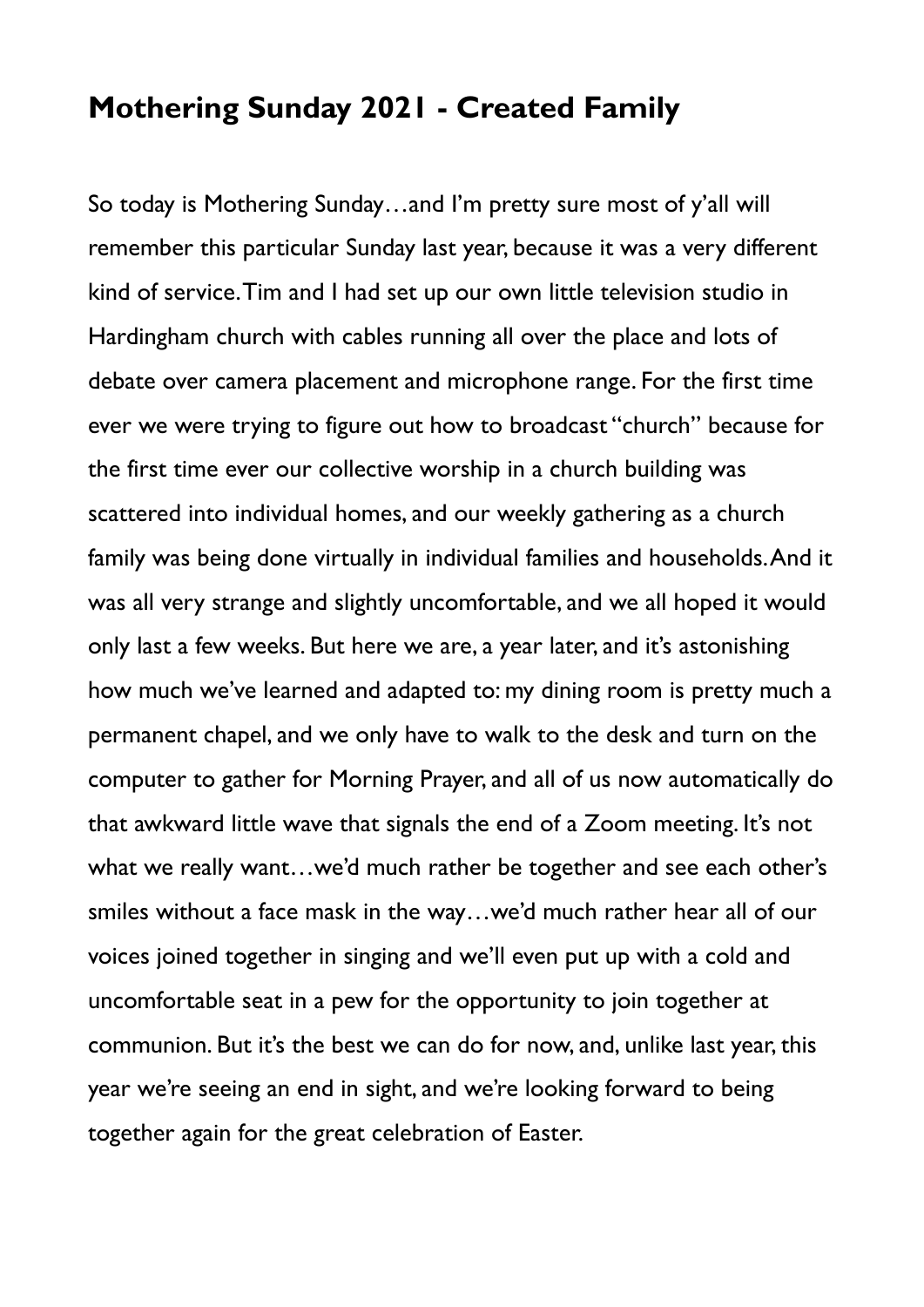And when I was reflecting on this past year and on today's readings and on Mothering Sunday, I noticed a common thread running through all of it: the idea of new connections and created family. Now that doesn't seem all that obvious at first, because in the past century, the 16th century idea of Mothering Sunday has merged with the much later American tradition of Mother's Day, but the observance of Mother's Day in America…which is actually in May…is often a bit too restrictive and a bit too exclusive. It's true that these days the definition of motherhood has become a bit broader, and people will choose to honour anyone who has stepped in to the role of mother in their lives…which could mean a grandmother or a sibling or even a single father. But it's still focused on an exclusive and privileged relationship. The human archetype of a mother is someone who cares for us and nurtures us, someone with whom we have one of the closest bonds we will ever have. And when that expectation is not met or not possible for whatever reason, it can cause the deepest hurt we can know.

But let's think for a minute about the original idea of Mothering Sunday and about today's readings. A few centuries ago, this Sunday was a bit of a break from the rigours of Lent. The term "mothering" didn't refer to familial ties but to the mother church, because this was a Sunday when people would make a pilgrimage. Servants would be given the day off to travel back to their home churches, and folks who lived near a cathedral or minster would travel there for the Sunday service. It was a Sunday to go out of your way to join in a different kind of gathering. And then there's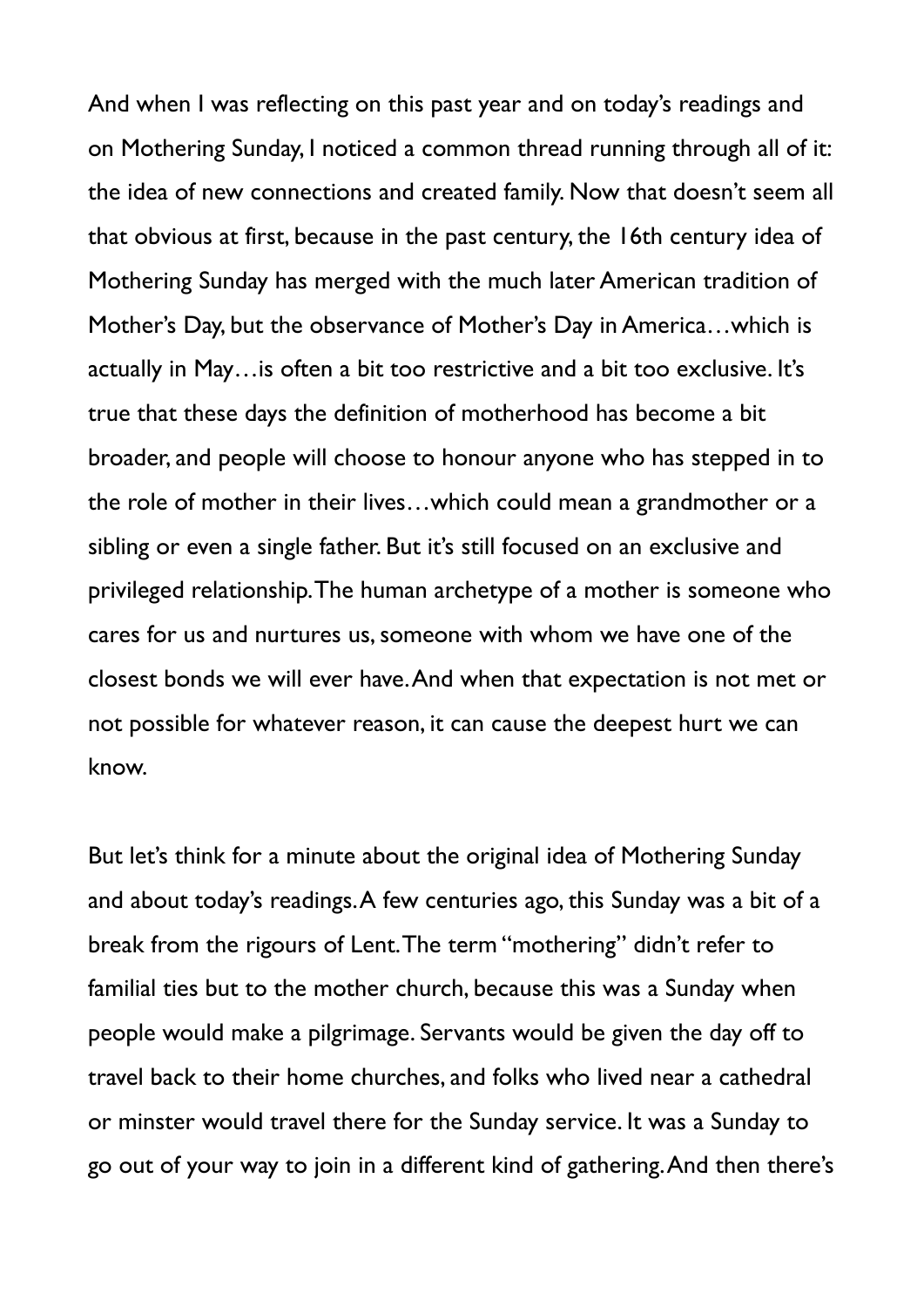our readings: both are about motherhood, but both break the traditional ties of biological family and create new connections and families.

First, there's the familiar narrative of the birth of Moses. His birth mother fears for his life and decides the best thing for him is to break his connection with his Jewish family, and in the end she takes on the role of nursemaid to him while Pharoah's daughter becomes his adoptive mother. Not at all a simple relationship for a mother. And then we have our Gospel reading where we find ourselves standing with Jesus' mother Mary at the foot of the cross. But notice, when he sees her standing there, he doesn't call her "mother." In the Greek he calls her gunai which is a fairly impersonal way of addressing her…simply "woman." Which seems a pretty hurtful way to talk to his own mother. But he goes on to tell her that from now on John is her son, and to tell John that Mary is now his mother. He breaks the former traditional relationship but only in order to build a new family within the very first group that would form his Church.

And I think the really intriguing thing about this encounter at the cross, is that this is the second time in John's Gospel account that Jesus refers to his mother as gunai, woman. The first you might remember is at the beginning of his ministry at the wedding in Cana. Mary asks him to intervene when the wine runs out, and what she is doing in a sense is calling in a favour. She is relying on her special relationship with him as his mother to influence him. But his response at first is to break that relationship…he doesn't respond to her as her son, and he makes it clear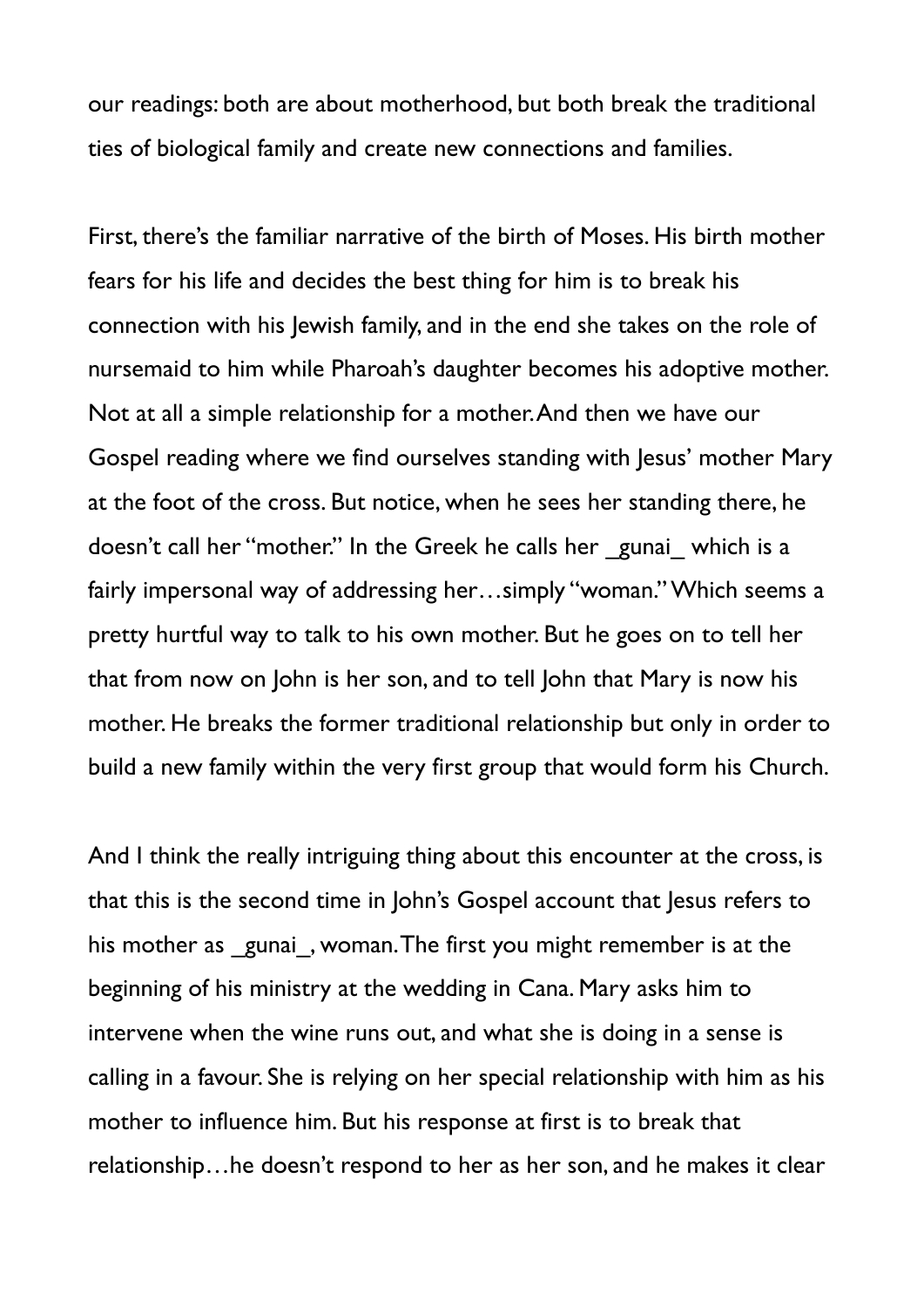that he is not treating her as privileged because she is his mother. Seems a bit harsh. But notice, he does what she asks anyway. This comes full circle when she ends up at the cross, and he finally refers to her as a mother again, but as a mother in a new family. Because she has to get to that point, she has to be standing at the foot of the cross to truly understand what relationships are to God. Because what Jesus demonstrates to us is that in God's kingdom there are no special or privileged relationships. All of us are equally loved and equally privileged. None of us can claim a special relationship with God to the exclusion of others. This is why we cannot claim to love God if we hate our sister or brother.

In our gathering together as a Church, we acknowledge the family that God has formed. No matter what our existing relationships are: whether we come from a close-knit family, or we have adopted our own family of friends, whether we are on our own, or we're in the middle of a big and complicated network of in-laws and step-parents…whatever the case may be, when we gather together as God's Church, we simply bring ourselves as individuals who are unique and cherished and irreplaceable. And all that is asked of us is that we see each other in that light. That everyone God brings our way is our mother and brother and daughter. And that we will always be open to new connections, new ways of gathering, new ways of being family. Because that is what God offers to us in the cross of Jesus Christ…the offer of forgiveness and a new start. However we choose to be family in our human relationships, this Mothering Sunday let's give thanks to God for the ways we have been supported and encouraged, for